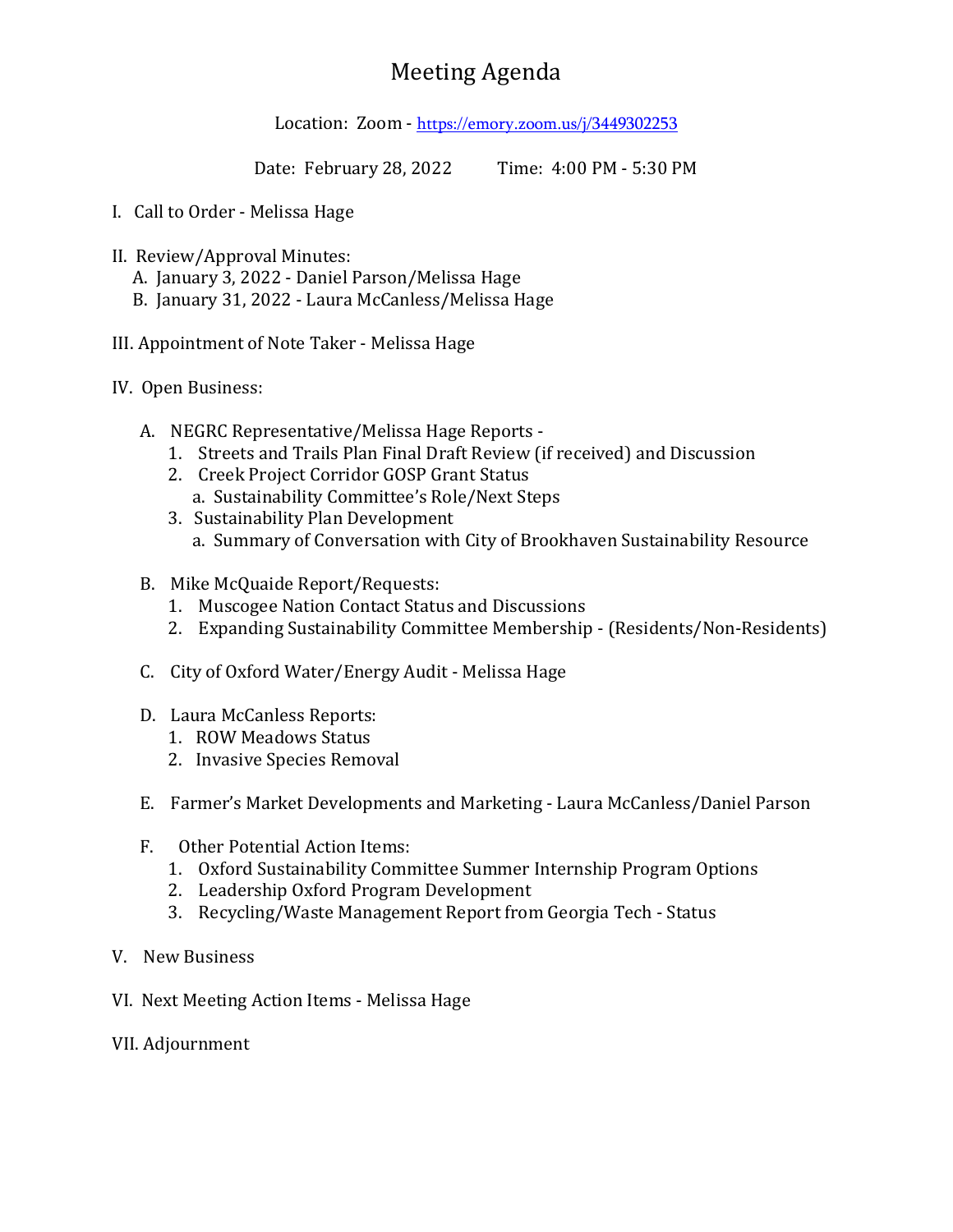Sustainability Committee Meeting Minutes, January 31, 2022

Location: Zoom - https://emory.zoom.us/j/3449302253

Time: 4:00 PM - 5:30 PM

I. Call to Order - Melissa Hage :

*Present were Melissa Hage(chair), Mike McQuaide, Dave Huber, Laura McCanless, Bill Andrew (city manager), Laura Gafnea (Oxford College Director of Community Relations), Mark Beatty (NEGRC)*

*II.* Review/Approval January 3, 2022 Meeting Minutes - Daniel Parson*:* 

*McCanless noted she had asked for a small change to minutes. As Parson was absent, revised minutes were not available to review. They will be reviewed and approved at next meeting.*

*III.* Appointment of Note Taker - Melissa Hage: *Laura McCanless*

IV. Open Business –

A. Mark Beatty (NEGRC) Reports:

1. Streets and Trails Plan Update/Status:

*Sustainability Committee has been reviewing the working draft of the Streets and Trails Plan since 1/25. Concerns were expressed about excessive sidewalk paving in very low foottraffic areas: Along Fletcher St.(one of the city's least traveled streets), Asbury St., and redundant paving on Clark St., Moore St., Whatcoat St., George St., and Pierce St. Additionally, existing new sidewalk on the south side of Moore St. will be added. On the trails portion of the plan, McCanless pointed out that DDA had planned on trail access from the downtown area, running down E. Clark and behind Orna Villa through DDA land which will remain natural for this purpose. The bit of paved trail on Soule St., between Wesley St. and Hwy 81 is to be removed.*

*Beatty says the next step will be to finalize the working draft with the input of TPR Bd. and the public, before it goes to City Council. The final plan will include a prioritization of the proposed projects and cost estimates. NERC will send final draft in about 1 week.*

2. Dried Indian Creek Corridor GOSP Grant Status:

*Someone (perhaps John McBrayer) from NEGRC will attend our Feb. meeting to give this update.*

3. Items to be presented/discussed at February 2022 Meeting

B. Laura Gafnea (Oxford College) Reports: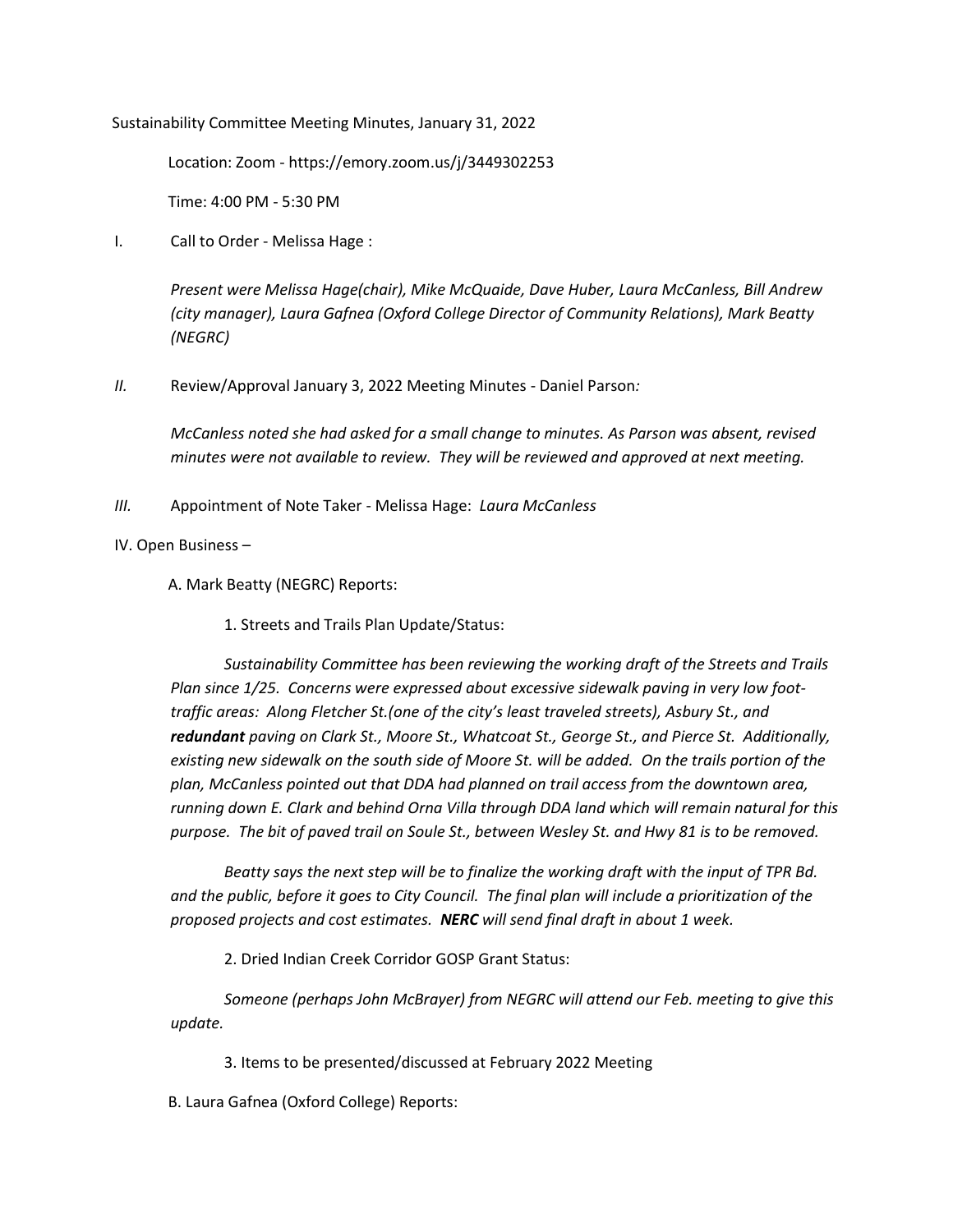1. Leadership Newton Experience/Insights : *Gafnea described the program in detail, saying that the usual participant is mid-level management/emerging leader. It is an 8-month comprehensive program involving in-depth community understanding and community service*. *Tuition is \$800 and the course is good to build community relationships. It was felt that the chamber program is a bit too in depth for Sustainability Committee's objective. Perhaps a more appropriate program for us would include a meeting with the mayor to explain Oxford's government, attending meetings with city committees and department heads, touring city and city facilities, all to encourage understanding and develop relationships in the community. Gafnea will send the COC program agenda and information to Hage.*

2. Potential Oxford Sustainability Committee Summer Internship Program

C. Melissa Hage/Laura McCanless Summary/Discussion of January 4, 2022 Meeting:

1. DICC/GOSP Updates:

*Hage reported that the meeting showed that the GOSP preparation is moving forward outside of the Sustainability Committee, a great thing*

2. Sustainability Committee's Role/Next Steps *.* 

*To help with GOSP, Sustainability Committee should start community work to show on the grant that we are already engaged in The Creek Project improvements, to include:*

*Invasive plant removal*

*Replanting natives*

*Finish Streets and Trails Plan*

*Start Sustainability Plan*

*Place water level sensors in creek*

*Gather fresh water stream health data (possibly from Oxf. Col. class by Chris Martin)*

D. Mike McQuaide Report/Requests:

1. Muscogee Naming Suggestions for DICC Park/Trail –

*There has been no further communication from the language department of the College of the Muscogee Nation. However, McQuaide communicated with Beth, a Muscogee Nation member, in Emory admissions dept., who suggested taking charming and indicative photos of the creek to send to the language department of the College of the Muscogee Nation, to help inspire response. McQuaide proposes springtime pictures. It was decided that, going forward, that this committee would refer to DIC Project as the Creek Project.*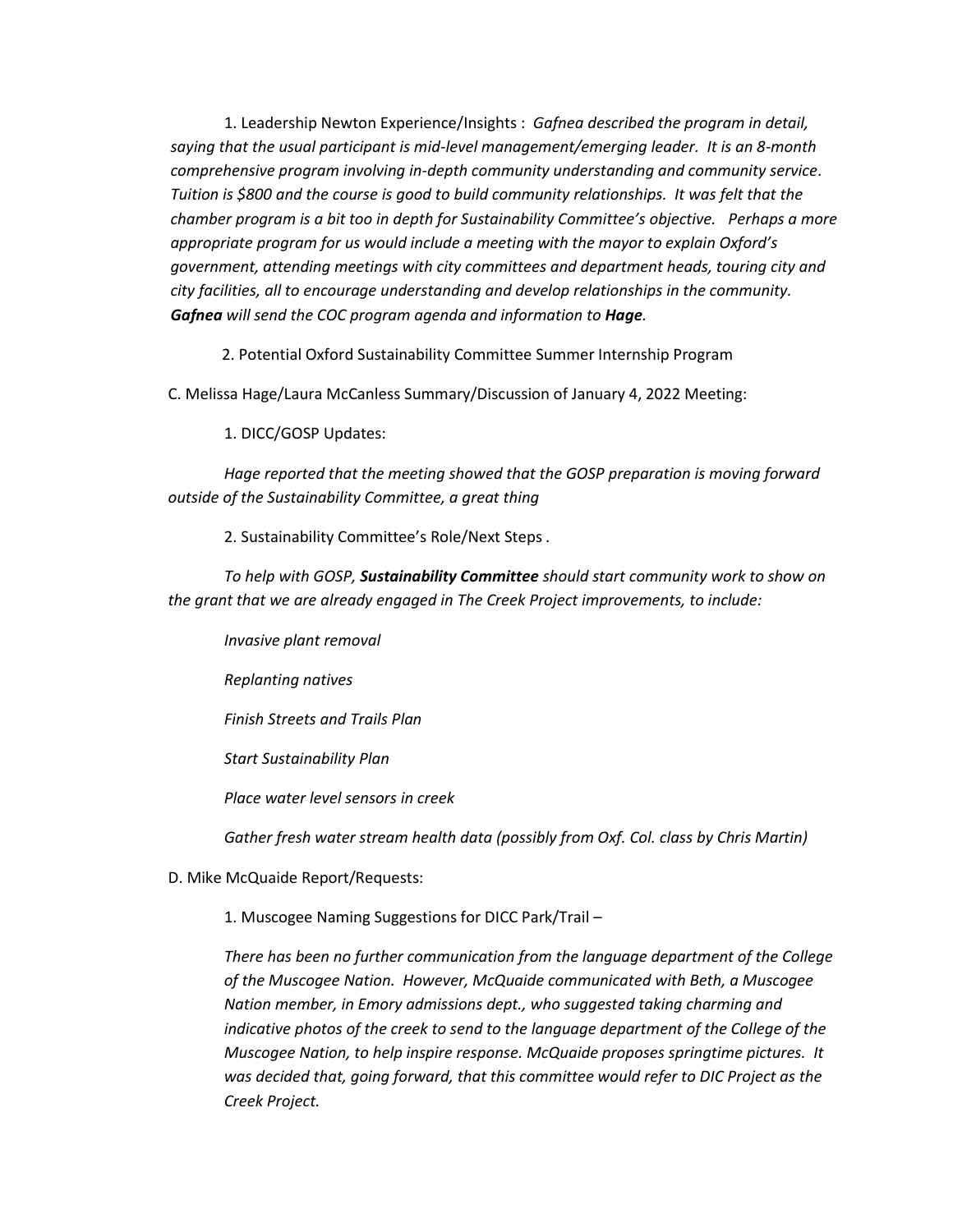- 2. Expanding Sustainability Committee Membership (Residents/Non-Residents)
- 3. Sustainability Goals for 2022 Defined/Approved
- E. Other Action Items:
	- 1. Farmers' Market and Marketing Discussion with City Clerk Laura McCanless
	- 2. Invasive Plant Removal/ROW Meadows Laura McCanless/Daniel Parson

*Seeds have been ordered and will be started in flats at the Oxford Organic Farm. Extra plants will be available to be used in our committee efforts to repopulate the cleared areas along The Creek, to support the GOSP grant.*

- 3. City of Oxford Water/Energy Audit Melissa Hage
- 4. Recycling/Waste Management Report from Georgia Tech Status?

## V. New Business

- VI. Next Meeting Action Items Melissa Hage
- VII. Adjournment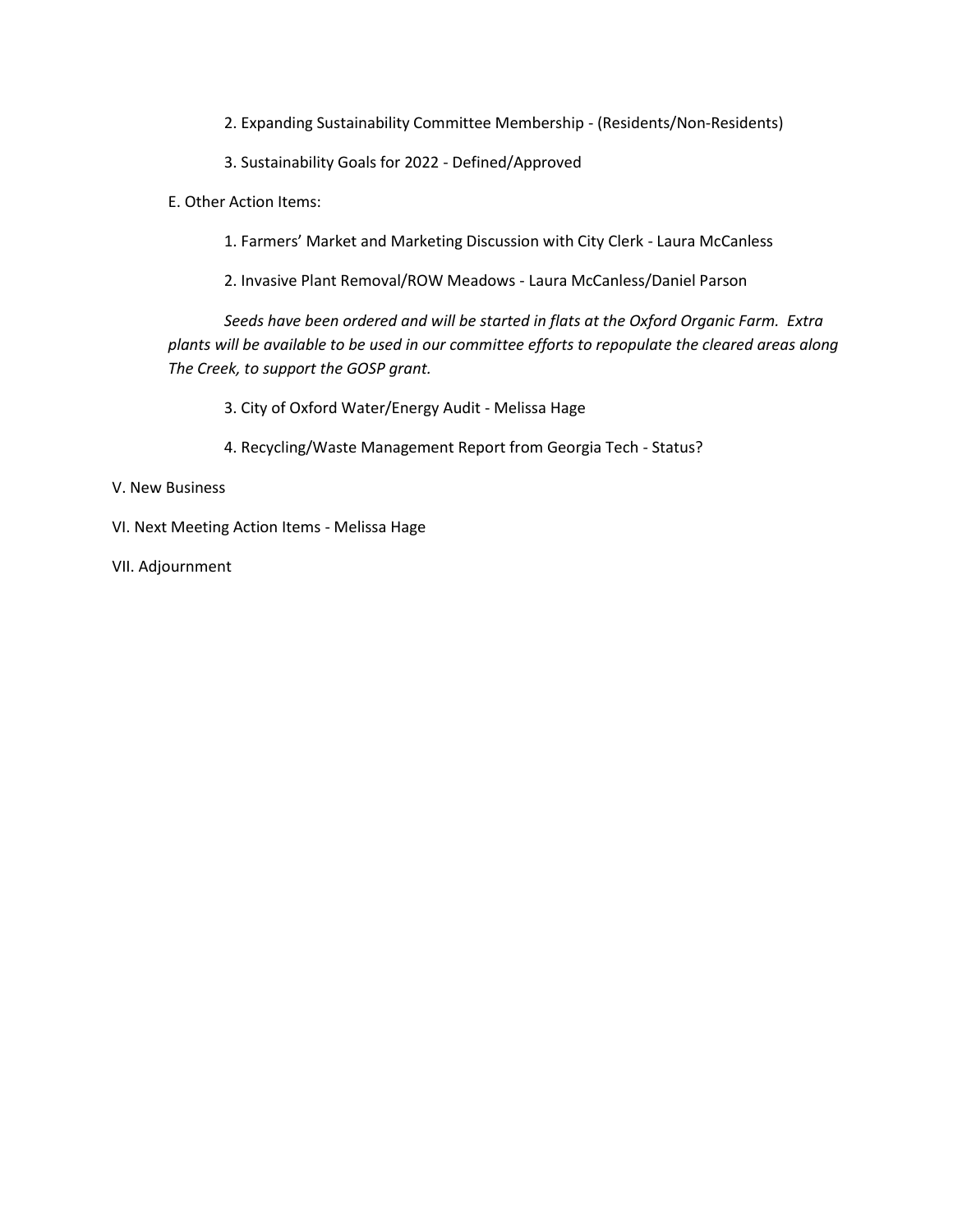## Oxford Sustainability Committee Meeting Notes

Location: Zoom (https://emory.zoom.us/j/3449302253) Date: January 6, 2022 Time: 4:00 PM – 5:30 PM

- I. Call to Order Melissa Hage at 4pm via zoom Attendance: Melissa Hage, Dave Huber, Laura McCanless, Mike McQuaide (until approx. 4:15pm), Daniel Parson, and Bill Andrew (city manager)
- II. Review, Approval of Past Meeting Minutes Committee-at-Large

a. July, August, September, and December 2021 minutes

Earlier minutes had not been approved-any changes? No changes. Motion to approve minutes presented via email documents from July, August, September, and December 2021.

Motion passed-unanimous

III. Appointment of Note Taker for Meeting - Melissa Hage Daniel Parson to take notes

## IV. Open Business:

a. Dried Indian Creek Corridor updates? Hage to meet with Mark Beatty, McAnless, Mayor Eady, Jon Calabria, and Andrew tomorrow at 10am via zoom

McQuaide update to work on name alternative has yet to yield result. Visit to Okmulgee mounds did not produce any leads

Survey data came out in power bills that were received today-thanks to Huber and Hage for their work on this particularly

It is time for the first ROW meadow to be mowed using the sickle bar. Parson will operate mower soon coordinating with McCanless. Thanks to McCanless leading and students supporting the plastic-ing of the new one at Soule Street.

- V. New Business:
	- a. Discussion and refocusing of committee vision/mission/goals/objectives Refer to Oxford Committee Statements sent by Huber in December for ideas. Farmers' Market discussion-supervised by the city clerk and nobody at the moment is working directly with the market from the city side

Invasive plant removal-looking for a contractor to get some of this done: McCanless is working with two-one of whom is responsive